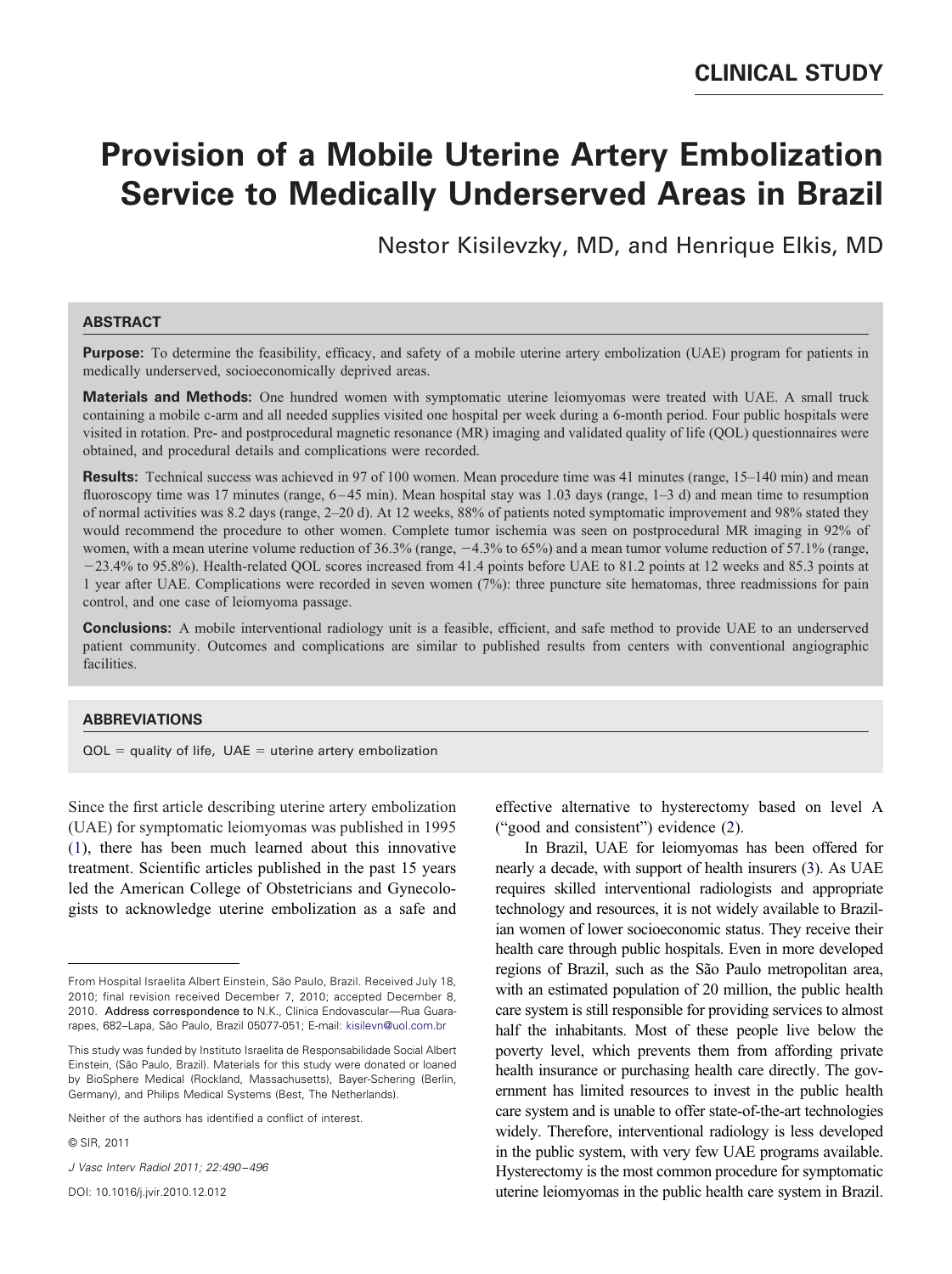To provide access to medical technology for patients with low incomes, the development of a mobile interventional radiology unit was proposed. The unit could be moved to different public hospitals in the São Paulo metropolitan area and provide UAE treatment for women with symptomatic leiomyomas. As we were aware of no published literature on such a subject, the purpose of the present study was to investigate the feasibility of an itinerant UAE service. Our hypothesis was that UAE can be provided safely and effectively via a mobile embolization unit to patients in medically underserved hospitals.

# **MATERIALS AND METHODS**

This prospective longitudinal study was approved by the research ethics committee of Hospital Israelita Albert Einstein. All patients included in this study signed an informed consent form. This study was funded by Instituto Israelita de Responsabilidade Social Albert Einstein (the philanthropic arm of Hospital Israelita Albert Einstein), covering expenses for personnel salaries (eg, nurse, driver, assistant), truck rental, radiologic table and protection aprons, angiographic and embolic supplies, magnetic resonance (MR) imaging studies, and logistics management. Half the embolic agents (microspheres) were donated by BioSphere Medical (Rockland, Massachusetts). All contrast medium was donated by Bayer-Schering (Berlin, Germany). The mobile c-arm was borrowed from Philips Medical Systems (Best, The Netherlands). Interventional radiologists (N.K. and H.E.) charged no fee.

One hundred patients with symptomatic uterine leiomyomas were treated by UAE between October 2008 and May 2009. The procedures were performed in four public hospitals in the São Paulo metropolitan area via the mobile interventional radiology unit, which was named ANGIOMOVEL. The unit consisted of a small truck to transport a mobile c-arm (BV Pulsera; Philips Medical Systems), a radiologic table, protection aprons, and trolleys containing supplies needed for angiographic examinations and embolization procedures. The team for the ANGIOMOVEL unit consisted of two physicians trained in interventional radiology (N.K. and H.E.), one nurse, one driver, and one assistant. Both interventionalists performing the procedures were very experienced, having performed 600 (N.K.) and 350 (H.E.) UAE procedures, respectively. Each participating hospital provided an operating suite or obstetric suite for use by the UAE team. At each session, the equipment was moved from the truck and a temporary angiographic suite was set up for the procedures (**[Fig 1](#page-2-0)**). Twenty-one hospital visits were completed during the study, during which an average of 4.8 patients were treated (range, 3– 8 patients per visit).

## **Patient Selection**

Patients were selected by the gynecologic team at each hospital based on a predefined study protocol (**[Table 1](#page-3-0)**). They were not seen by an interventional radiologist before

the day of the procedure, but the interventional radiologists received clinical data and all MR images for evaluation in advance. All patients aged 25–50 years with symptomatic uterine leiomyomas, regardless of size, number, or location, were considered appropriate for inclusion. Patients were free of hormonal therapy within at least 6 months before the procedure. Pedunculated leiomyomas were not considered to represent a contraindication to UAE. Clinical and laboratory examinations had previously been performed, including MR imaging and a validated questionnaire (Uterine Fibroid Symptom and Quality of Life [QOL]) to determine the impact of symptoms on QOL [\(4,5\)](#page-6-3).

The Uterine Fibroid Symptom QOL is a validated uterine leiomyoma–specific symptom and QOL questionnaire that is in broad use. It yields two scores, a symptom score and a QOL score; each are on a scale from 0 to 100, but are inverse. Higher symptom scores indicate worse symptom severity and higher QOL score indicates better QOL [\(4,5\)](#page-6-3).

## **Embolization Procedure**

All procedures were performed under epidural anesthesia. A single right femoral artery puncture was used for vascular access through a 5-F sheath in all cases. A 5-F catheter (Cobra C2) was placed in the internal iliac artery. With the use of roadmapping for guidance, a microcatheter (Embocath; Biosphere Medical) was directed into the uterine artery. Tris-acryl gelatin microspheres  $(500-700-\mu m)$  Embosphere; Biosphere Medical) were used as the embolic agent and embolization was performed until a "prunedtree" appearance was achieved  $(6-8)$ . Nonionic contrast agent was used (Iopamiron 300; Bayer-Schering).

## **Post-UAE Procedures**

Patients remained hospitalized under the care of the gynecology team. After discharge, they were directed to the interventional radiology outpatient office at Hospital Israelita Albert Einstein, where the following variables were recorded: length of stay, time to resume activities after treatment, perception of symptoms, and level of satisfaction. Patients were also asked if they would recommend the procedure to other women.

## **Follow-up**

In accordance with the study protocol, all patients were asked to have an MR imaging study at 12 weeks after UAE to assess the degree of tumor necrosis and volume reduction of the uterus and dominant tumor(s). The QOL questionnaire was repeated and answers were compared with those obtained before UAE. In addition, outcomes and QOL were reviewed 1 year after UAE.

## **Statistical Analysis**

All data collected were input in an Excel (Microsoft, Redmond, Washington) worksheet for further analysis. Twotailed paired Student *t* tests were performed to access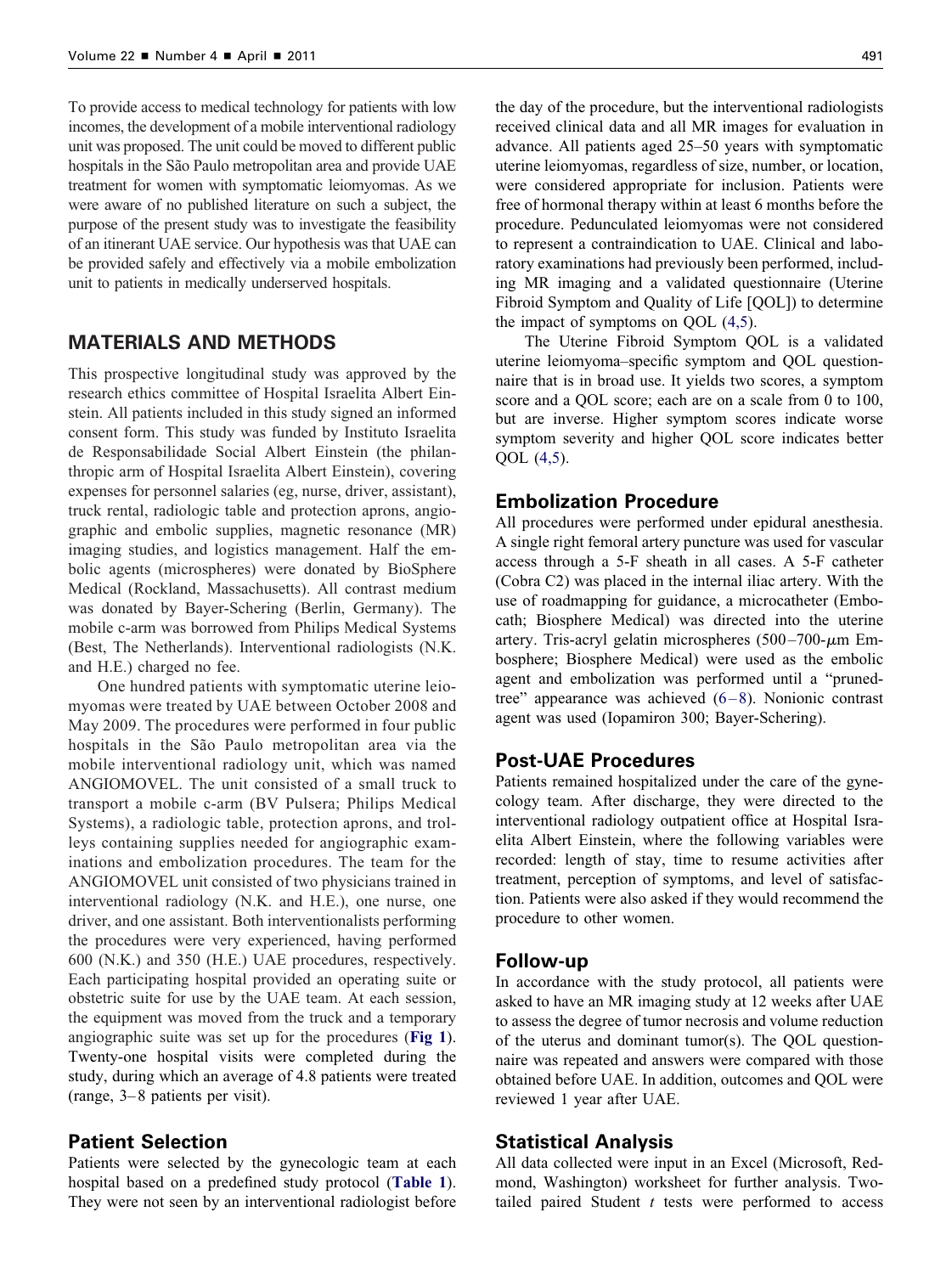



a.



b.



c.



е.

<span id="page-2-0"></span>**Figure 1.** Logistics of mobile UAE unit. **(a)** The ANGIOMOVEL truck arrives at a public hospital in the São Paulo metropolitan area. **(b)** The truck carries a portable c-arm, a radiologic table, protection aprons, and a trolley containing supplies. Equipment and supplies are unloaded into the hospital **(c)** and placed in the operation theater **(d)**, where a procedure suite is temporarily prepared for embolization. **(e)** The procedure is performed with the c-arm in the in the operation theater. (Available in color online at *[www.jvir.org](http://www.jvir.org)*.)

changes in uterine and tumor volume before and after UAE and a Fisher test was performed to assess changes in QOL from baseline to 12 weeks and 1 year after UAE. *P* values of less than .01 were considered statistically significant.

# **RESULTS**

The baseline demographic and clinical data of patients included in the study are presented in **[Table 2](#page-4-0)**.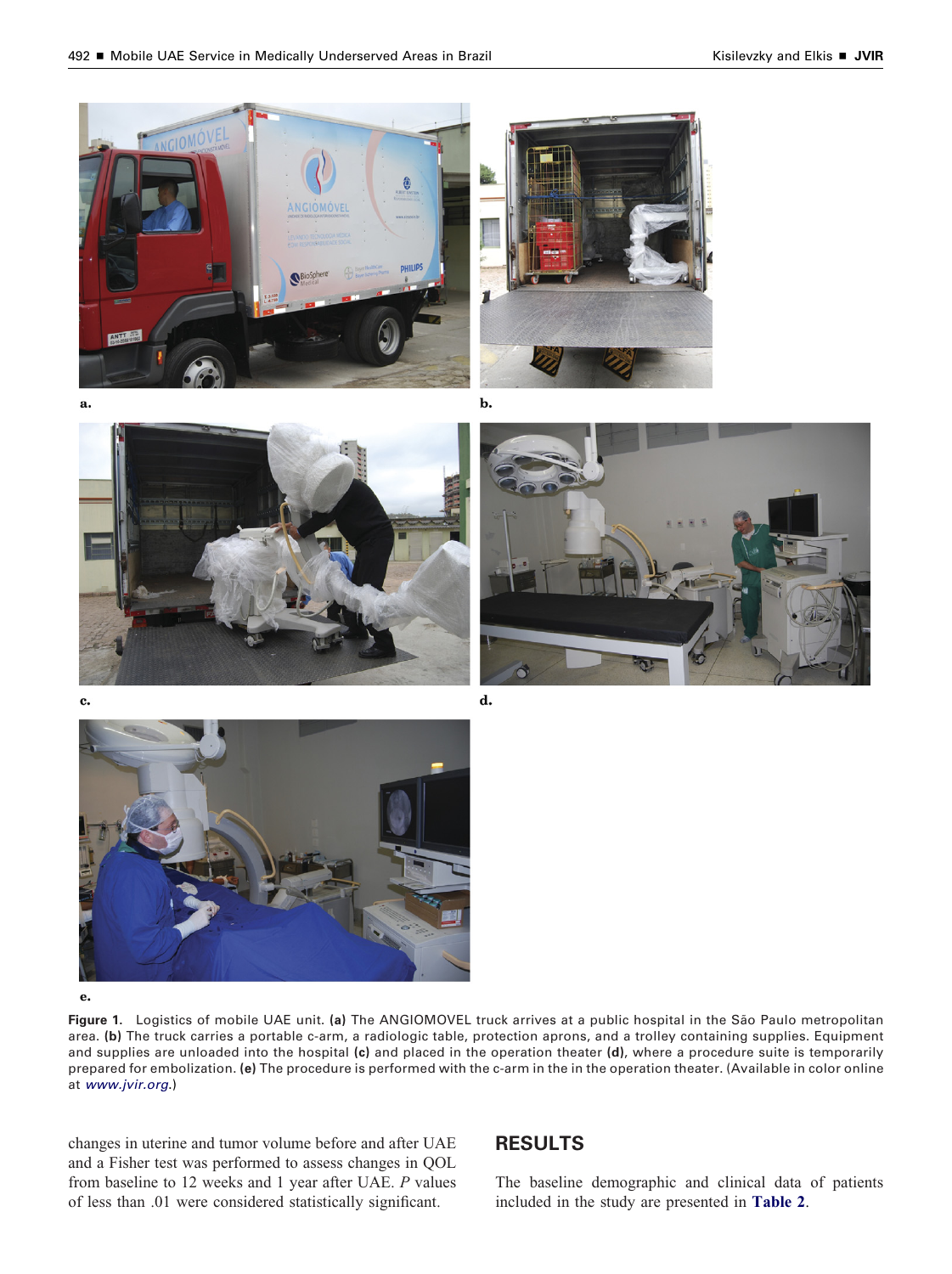#### <span id="page-3-0"></span>**Table 1.** Inclusion/Exclusion Criteria and Endpoints of the Study Protocol

#### **Inclusion criteria**

Symptomatic leiomyomas (abnormal bleeding, bulk, urinary frequency, pain, dyspareunia) regardless of size, number, or location

Age 25–50 y

Regular period and negative pregnancy test 7 d before inclusion

No hormonal therapy  $\geq 6$  mo before inclusion

Written informed consent

Agreement to meet follow-up agenda (visits and examinations)

#### **Exclusion criteria**

Inability to sign informed consent form

Contraindication (eg, allergy, clotting disorder, renal insufficiency) to angiography with contrast medium

Gynecologic symptoms not associated with leiomyomas

Pregnancy

Associated disease (adenomyosis, endometriosis, polyps)

Gynecologic infection of any nature

Pelvic malignancy

Previous pelvic radiation therapy

Concomitant liver failure, thrombophlebitis, or deep vein thrombosis

Hemorrhagic stroke  $\leq 6$  mo before procedure

Concomitant severe disease with life expectancy  $\leq 2$  y

#### Sepsis

Vascular lesion that precludes arterial catheterization

## **Study endpoints**

#### Primary endpoints

Safety—adverse clinical outcome defined as intraoperative or immediate postoperative death (24 h)

Efficacy-leiomyoma Ischemia  $<$  70% assessed on postprocedure MR imaging

- Logistic—inviability of transporting and placing the mobile C arm in the hospital
- Secondary endpoints

Safety

Absence of major procedural related complications (before hospital discharge) including death, stroke, Q-wave myocardial infarction, bleeding requiring  $> 2$  U transfusion, or any other device- or procedure-related complication requiring unanticipated intervention or surgical procedure

#### **Efficacy**

Technical success—embolization of both uterine arteries (right and left) regardless of anatomic variations, demonstrated by the absence of blood flow to leiomyomas in the angiographic study

- Anatomic success—100% complete ischemic infarction of all leiomyomas regardless of uterine size, location, and quantity with the use of any of the four embolic agents used in the study
- Outcome success—relief or improvement of symptoms versus baseline on the scale of symptoms and appropriate QOL questionnaire that makes additional therapy unnecessary

Procedure success—100% complete ischemic infarction of all leiomyomas regardless of size, location, and number and no significant adverse clinical events with hospitalization, defined as procedure-related death, Q-wave myocardial infarction, massive pulmonary embolism, sepsis, fatal allergic reaction, vascular dissection or rupture, distal embolism with tissue necrosis, or loss of the limb that underwent catheterization

# **Procedure**

Technically successful bilateral UAE was achieved in 97 patients (97%). In two patients, only one uterine artery could be embolized, and in one patient, neither uterine artery was embolized. The mean procedure time was 40.8 min  $\pm$  19.4 (range, 15–140 min) and the mean fluoroscopy time was 17.5 min  $\pm$  8.5 (range, 6–45 min). The average volume of contrast agent used was 136.5 mL (range, 50 – 350 mL), and a mean of 3.1 vials  $\pm$  1.7 (2 mL) of embolic

microspheres was used (range,  $0-10$  vials). Ninety-eight of 100 patients (98%) were admitted to the hospital for 1 day. One patient stayed for 2 d and another for 3 d. The mean length of hospital stay was 1.03 d  $\pm$  0.22.

## **Clinical Outcome**

The mean time to full resumption of activities after UAE was 8.2 d  $\pm$  3.6 (range, 2–20 d). Complications were recorded in seven patients (7%): three developed puncture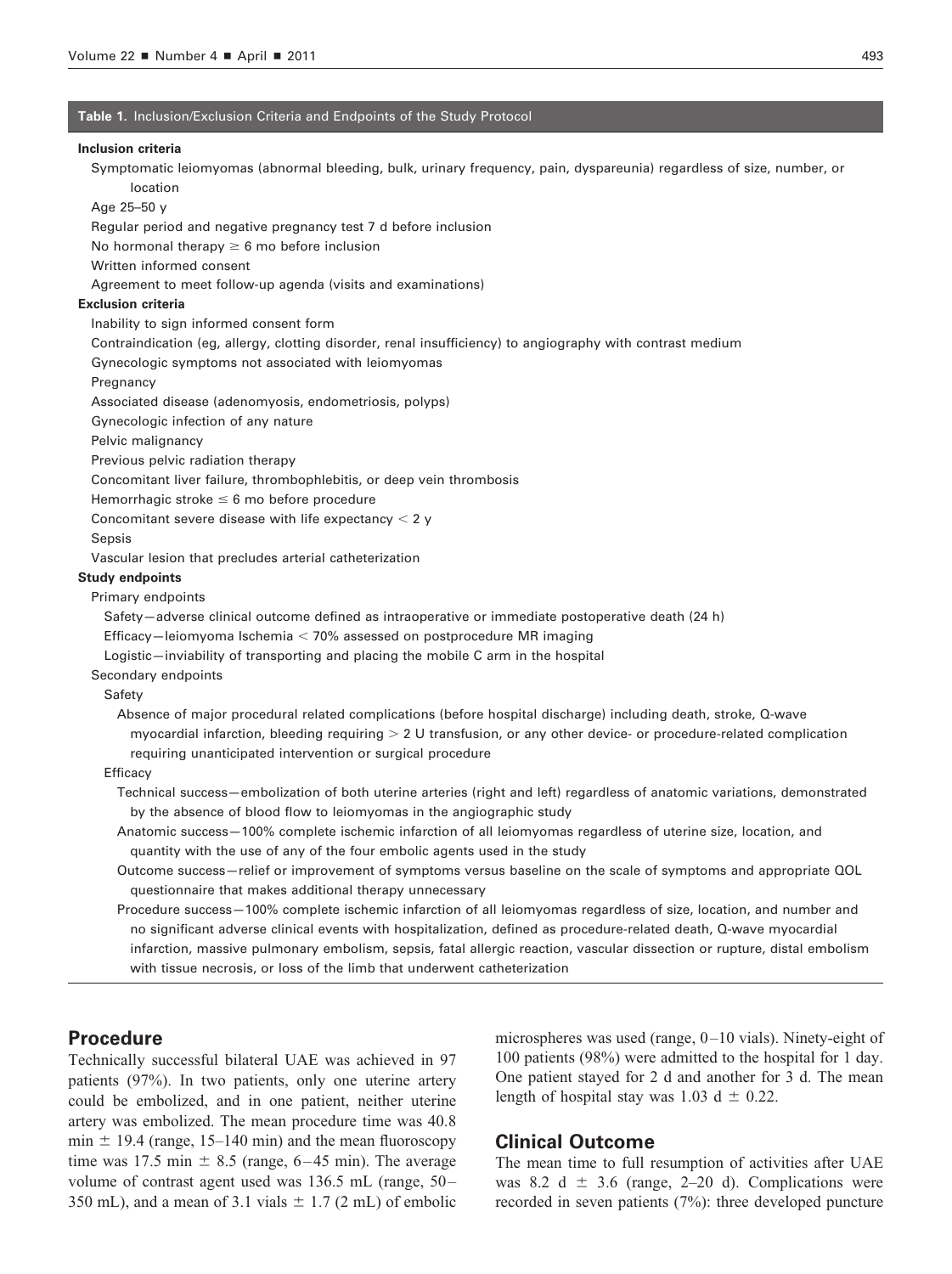<span id="page-4-0"></span>**Table 2.** Baseline Characteristics of the Population Included in the Study ( $N = 100$ )

| <b>Characteristic</b>                    | Value             |
|------------------------------------------|-------------------|
| Age $(y)$                                |                   |
| Mean                                     | $40.2 \pm 6.7$    |
| Range                                    | $23 - 52$         |
| Median                                   | 41                |
| Race                                     |                   |
| White                                    | 48                |
| <b>Black</b>                             | 23                |
| Mixed                                    | 29                |
| Obstetric antecedents                    |                   |
| Nulliparas                               | 34                |
| Multiparas                               | 66                |
| Previous treatment                       |                   |
| Myomectomy                               | 7                 |
| Hormonal therapy                         | 24                |
| Oral contraceptive pill                  | 14                |
| GnRH agonist                             | 6                 |
| <b>DMPA</b>                              | 4                 |
| Antiinflammatory therapy                 | 52                |
| Tumor-related symptoms                   |                   |
| Menstrual heavy bleeding                 | 86                |
| Abdominal distension                     | 72                |
| Pelvic pain                              | 61                |
| Pelvic discomfort                        | 74                |
| Back pain                                | 37                |
| Dyspareunia                              | 68                |
| Urinary problems                         | 49                |
| Number of tumors                         |                   |
| Single                                   | 24                |
| Multiple                                 | 76                |
| Uterine volume (cm <sup>3</sup> )        |                   |
| Mean $\pm$ SD                            | $454.8 \pm 333.4$ |
| Range                                    | 128-1,950         |
| Dominant tumor volume (cm <sup>3</sup> ) |                   |
| Mean $\pm$ SD                            | $155.3 \pm 221.7$ |
| Range                                    | $2.6 - 1,460$     |

Note.—DMPA = depot medroxyprogesterone acetate; GnRH = gonadotrophin-releasing hormone.

site hematoma with no need for further therapy and four required readmission, three for pain control and one for leiomyoma passage.

At 12-week post-UAE clinical follow-up, 88 patients reported symptom improvement and 10 reported unchanged symptoms. Seventy-eight patients were very satisfied, 18 were satisfied, and four were not satisfied with their treatment. Ninety-eight patients (98%) stated they would recommend the procedure to other women.

On the QOL questionnaires, the mean score recording the severity of symptoms decreased from  $62.0 \pm 20.9$ before UAE to 22.5  $\pm$  15.9 after UAE ( $P < .001$ ). The QOL score increased from  $41.4 \pm 22.0$  before UAE to 81.2  $\pm$  16.1 at 12 weeks after UAE (*P* < .001).



| Moment(n87)        | <b>Minimum</b> | P <sub>25</sub> | Mean | <b>Median</b> | <b>P75</b> | <b>Maximum</b> | SD   |
|--------------------|----------------|-----------------|------|---------------|------------|----------------|------|
| A) Baseline        | 8.6            | 25              | 41.4 | 37.1          | 63.8       | 89.7           | 22   |
| $B)$ 3-month $f/u$ | 20.7           | 75.9            | 81.2 | 81            | 96.6       | 100            | 16.1 |
| C) 1-year $f/u$    |                | 75.9            | 85.3 | 100           | 100        | 100            | 24.9 |



| Moment (n87)    | <b>Minimum</b> | P25  | Mean | <b>Median</b> | P75  | <b>Maximum</b> | SD   |
|-----------------|----------------|------|------|---------------|------|----------------|------|
| A) Baseline     | 9.4            | 50   | 62.0 | 65.6          | 78.1 | 100            | 20.9 |
| B) 3-month f/u  | 6.3            | 12.5 | 22.5 | 18.8          | 25   | 100            | 15.9 |
| C) 1-year $f/u$ |                | 0    | 17.0 | 0             | 25   | 100            | 26.7 |

<span id="page-4-1"></span>**Figure 2.** Changes in QOL scores assessed through a validated questionnaire in 87 patients.

Eighty-eight patients (88%) were seen at 1-year follow-up. Symptoms had improved in 79 of these patients (89.8%), were unchanged in six (6.8%), and had worsened in three (3.4%). Three patients had undergone hysterectomy as a result of symptom recurrence. One patient had developed permanent amenorrhea. Of nine patients who attempted conception, one became pregnant, resulting in caesarian delivery at 37 weeks. At 1 year after UAE, the QOL questionnaire in 87 patients showed a mean symptom se-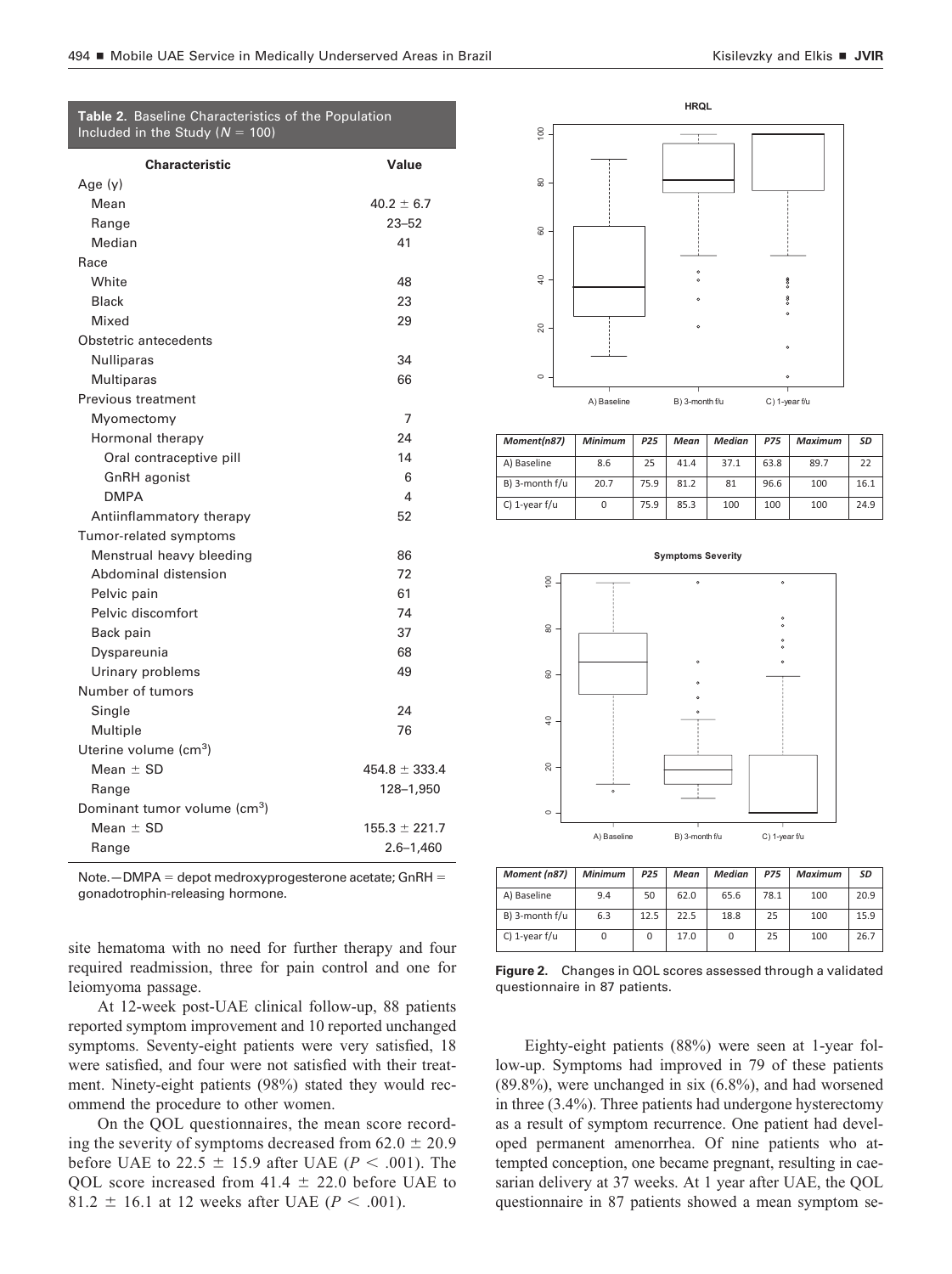<span id="page-5-0"></span>

| <b>Table 3.</b> Comparison of Uterine and Dominant Leiomyoma Volumes (cm <sup>3</sup> ) before and after UAE ( $N = 100$ ) |                   |        |                |         |  |  |  |  |
|----------------------------------------------------------------------------------------------------------------------------|-------------------|--------|----------------|---------|--|--|--|--|
| Volume                                                                                                                     | Mean $\pm$ SD     | Median | Range          | P Value |  |  |  |  |
| Uterine volume                                                                                                             |                   |        |                |         |  |  |  |  |
| Before UAE                                                                                                                 | $454.8 \pm 333.4$ | 325    | 128-1.950      | < 0.001 |  |  |  |  |
| After UAE                                                                                                                  | $281.7 \pm 211.2$ | 209.5  | 72.3-1.500     |         |  |  |  |  |
| Dominant tumor volume                                                                                                      |                   |        |                |         |  |  |  |  |
| Before UAE                                                                                                                 | $155.5 \pm 221.7$ | 66.8   | $2.2 - 1.460$  | < 0.001 |  |  |  |  |
| After UAE                                                                                                                  | $78.1 \pm 155.5$  | 21     | $1.6 - 1.257$  |         |  |  |  |  |
| Size reduction (%)                                                                                                         |                   |        |                |         |  |  |  |  |
| Uterus                                                                                                                     | $36.3 \pm 13.8$   | 36.1   | $-4.3$ to 64.9 |         |  |  |  |  |
| Tumor                                                                                                                      | $57.1 \pm 25$     | 60.2   | $-23.4$ to 100 |         |  |  |  |  |

verity score of 17.0  $\pm$  26.7 ( $P < .001$  vs before UAE) and a mean QOL score of 85.3  $\pm$  24.9 ( $P < .001$  vs before UAE; **[Fig 2](#page-4-1)**).

## **MR Imaging**

All patients underwent an MR imaging study 12 weeks after UAE. Complete tumor ischemia was demonstrated in 92 patients (92%). The mean uterine volume decreased from 454.8 cm<sup>3</sup> (range,  $128-1,950$  cm<sup>3</sup>) before treatment to 281.7 cm<sup>3</sup> after UAE (range, 72.3–1,500 cm<sup>3</sup>), a mean reduction of 36.3%. Mean leiomyoma volume decreased from 155.5 cm<sup>3</sup> (range, 2.6–1,460 cm<sup>3</sup>) before UAE to 78.1 cm<sup>3</sup> (range,  $1.6 - 1.257$  cm<sup>3</sup>) after UAE, representing a 57.1% reduction (**[Table 3](#page-5-0)**). Additional MR images demonstrated total elimination of submucosal leiomyomas in five patients.

# **DISCUSSION**

Uterine embolization has gained wide acceptance as a firstline therapy for uterine leiomyomas [\(5–10\)](#page-6-5). The objective of the present study was to present the concept of a mobile UAE service and demonstrate that similar outcomes to those described in the literature can be achieved with this service.

Very few public hospitals in the São Paulo metropolitan area provide interventional radiology services, and even fewer routinely offer uterine embolization. According to the Brazilian Institute of Statistics and Geography, there are almost 5 million women 20 – 49 years of age old living in the São Paulo metropolitan area [\(11\)](#page-6-6). Many of these women already have or will develop symptomatic uterine tumors, and half of them depend exclusively on health care programs offered by the public system, in which hysterectomy is the most disseminated therapy. Our hypothesis was that we could help to modify this current scenario by introducing UAE technology into those underserved communities. The concept of a mobile health unit is not new and has been reported in diverse fields of medicine [\(12–14\)](#page-6-7). However, to the authors' knowledge, a portable interventional radiology service had not previously been described.

The intent was to establish the safety and efficacy of performing the procedure on patients on an itinerant basis and where aftercare is monitored remotely. Objective measurement of UAE, complete tumor ischemia as assessed on MR imaging, and subjective measurement of symptom improvement via validated questionnaires were used to assess clinical efficacy. The results obtained are consistent with those reported in the literature: the symptom and QOL scores 1 year after therapy in the FIBROID Registry [\(15\)](#page-6-8) were 19.2  $\pm$  17.9 and 86.6  $\pm$  18.1, respectively, which are similar to those obtained in our experience.

The guidelines prepared and published by the Society of Interventional Radiology recommend a technical success threshold of 96% for UAE when the procedures are performed in a conventional angiographic room with fixed digital angiography equipment [\(16\)](#page-6-9). We were able to meet this recommendation while working with portable equipment. An important factor to consider in UAE is pelvic radiation exposure, with its potential for negative impact on ovarian function. This is directly related to fluoroscopy time. Previously published studies indicate a mean safe radiation time of approximately 20 minutes, which may be similar to those used in hysterosalpingography or fallopian tube recanalization [\(17,18\)](#page-6-10). With the portable unit, we were able to achieve fluoroscopic times within an acceptable range.

Postembolization complications are well described and are generally infrequent and not severe [\(19\)](#page-6-11). The complication profile described in our patient group was similar to published results.

Finally, we believe this endeavor has added to the broad concept of interventional radiologists as health care professionals. In the authors' opinion, it is socially responsible to direct our expertise and a portion of our working time to benefit those who have no access to advanced medical procedures. This can only serve to reinforce the identity and profile of interventional radiology.

The itinerant UAE program with a mobile unit described here is a feasible, efficient, and safe means of providing treatment in institutions that would not normally have this technology. It is a socially responsible alternative